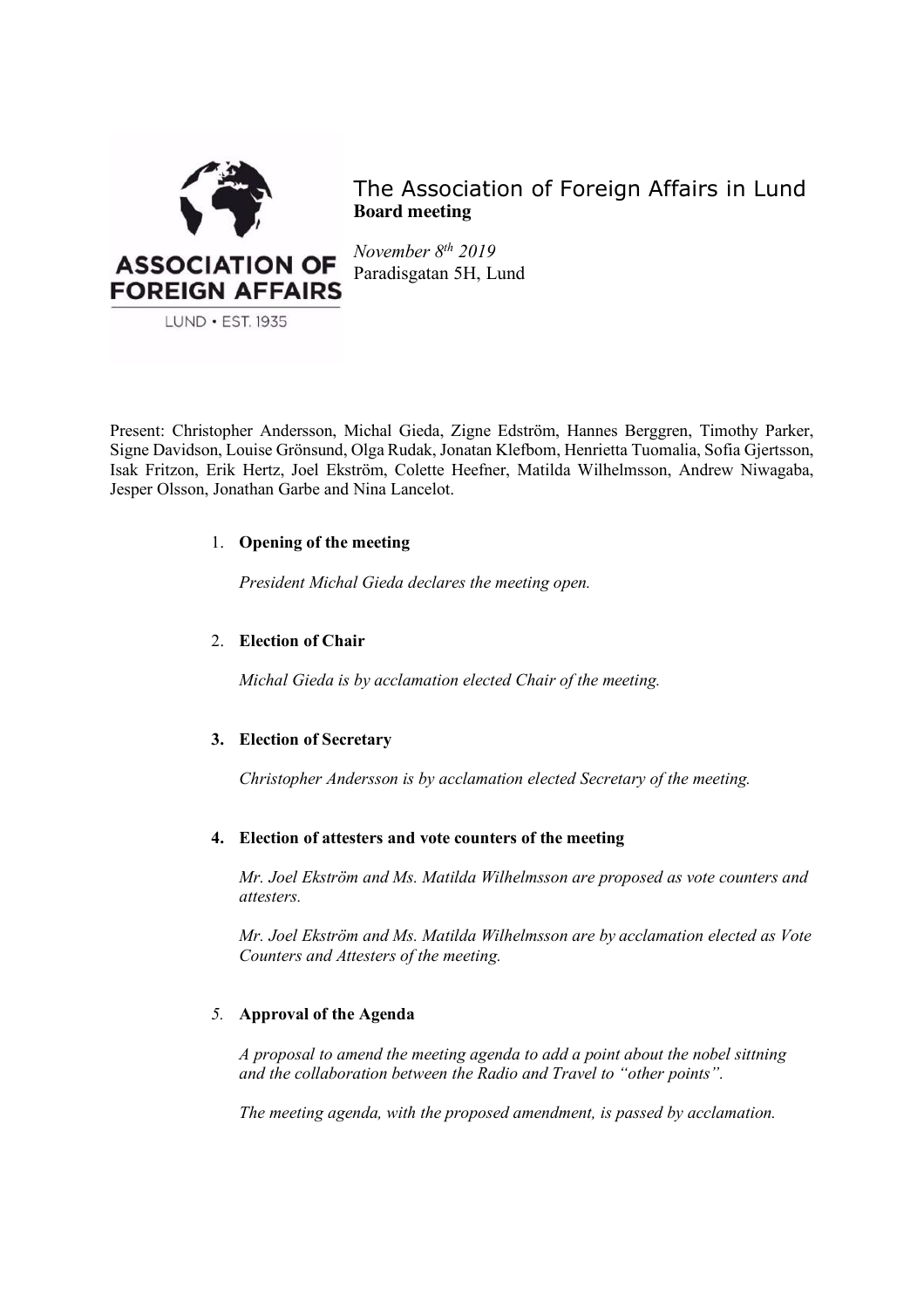### **6. Presidium reporting**

### Presidents

*The Presidents inform that they will be holding individual talks during November and that the workshop will be postponed.* 

#### **Secretary**

*The Secretary informs that he will meet Daniel Kjellén to discuss coachhippo, and that he is adding new members to the newsletter.* 

#### Head of IT

*The Head of IT informs that he has added protocols and new pages on the website, colours on the webzine and doing some research on new plug-ins.* 

#### Treasurer

*The Treasurer informs that a QR-code has been introduced for Swish. He also informs the board about how to apply for reimbursement.* 

*Mr. Simon Leo enters the meeting at 6.36 PM.* 

# **7. UFS reporting**

*Mr. Berggren informs that UFS has elected a new Press Secretary and that he is working on the Nordic Convention of Foreign Affairs.* 

#### **8. Committee reporting**

### Activity Committee

*The committee informs about ball plans. There is a problem on where to have the after party – at Grand or at a nation? They also inform of an upcoming tennis tournament and Christmas potluck.* 

### Career Committee

*Has sent invites to all lecturers for the upcoming events.* 

#### Lecture Committee

*Reports that 187 persons attended last week's lecture. The committee is trying new concepts of sharing more responsibility. Furthermore, they inform that lectures at Eden always have low attending.* 

## Magazine Committee

*The committee got 100 returns – any from old exchange students who have left Lund. They are already planning for the next magazine which will come out in the middle of December.* 

#### PR Committee

*The committee has made progress internally. Within the committee they have been discussing merchandise.*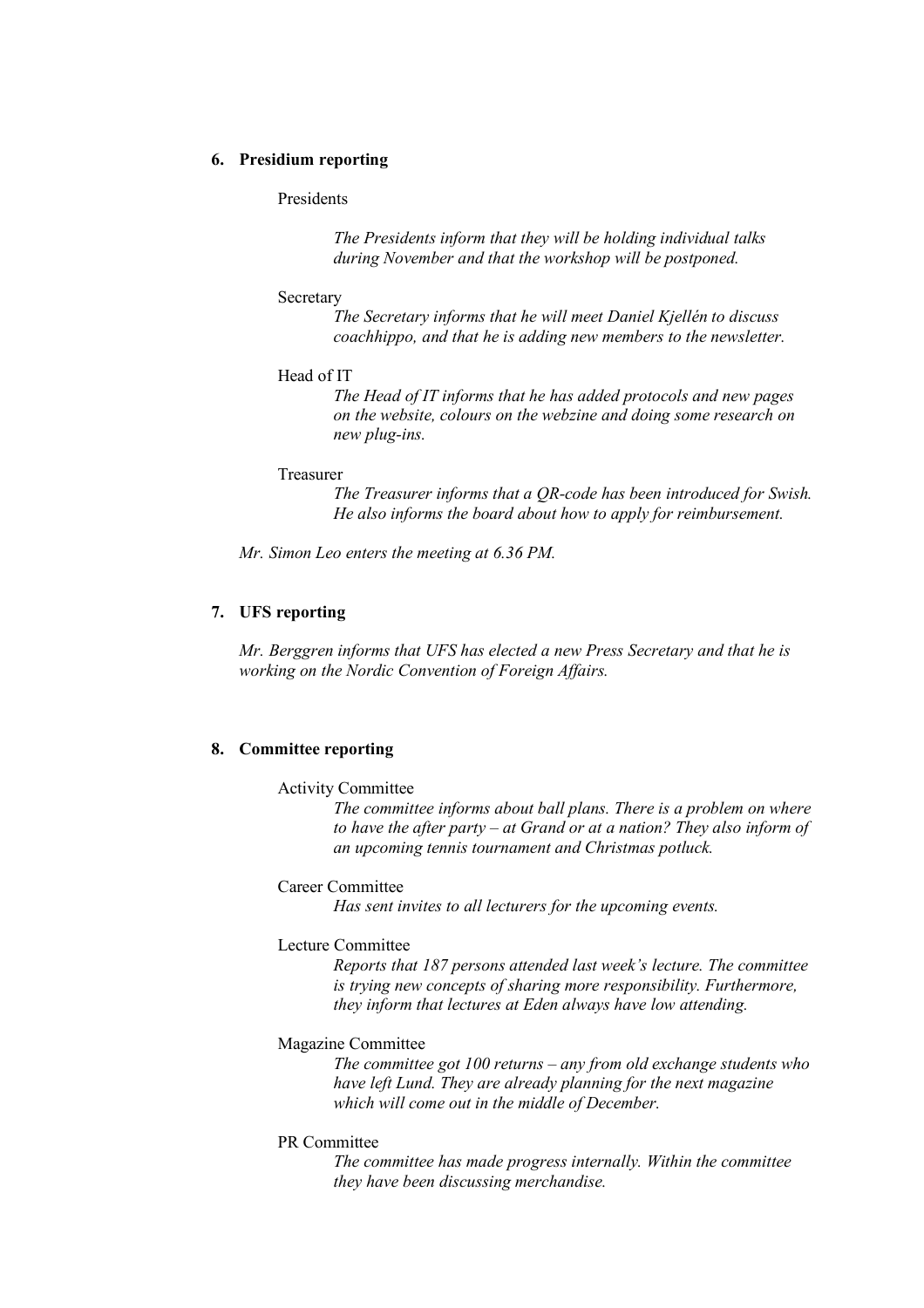Radio Committee

*Has recorded two new podcasts. The Committee will do a collaboration with the Travel Committee.* 

#### Travel Committee

*Informs that twelve people will bet traveling to NYC and that they will be visiting UN four times.* 

Webzine Committee

*Informs on the last theme week (Heroes and Villains). They are already planning for the next semester and want more board members to write for the webzine.* 

# **9. Committee positions of responsibility**

*A discussion about having sub-board-positions starts. In practice, it is a discussion of flat organizations and hierarchies. Mr. Berggren proposes that the board goes to the next point, as he (with the support of, inter alia, Mr. Christopher Andersson) deems the discussion unnecessary.* 

*Meeting is adjourned at 6.38 PM. Mr. Isak Fritzon leaves. The meeting resumes at 6.51 PM.* 

# **10. Musikhjälpen**

*The board elects a working group containing of Mr. Jesper Olsson, Ms. Signe Davidson, Ms. Sofia Gjertsson and Mr. Joel Ekström, to present an idea November 18th on what UPF can do during Musikhjälpen.* 

# **11. Motions**

*Heads of Magazine presents their motion about adobe programs. They are informed that they can choose what to do with their budget post and a vote is not necessary.*

*The motion is withdrawed.* 

*Mr. Joel Ekström leaves the meeting at 7.23 PM.*

# **12. Other points**

Project groups for updating policies and by-laws. *Members are need for these project groups.* 

Office responsibilities *It is more than just the weekly responsibility.*